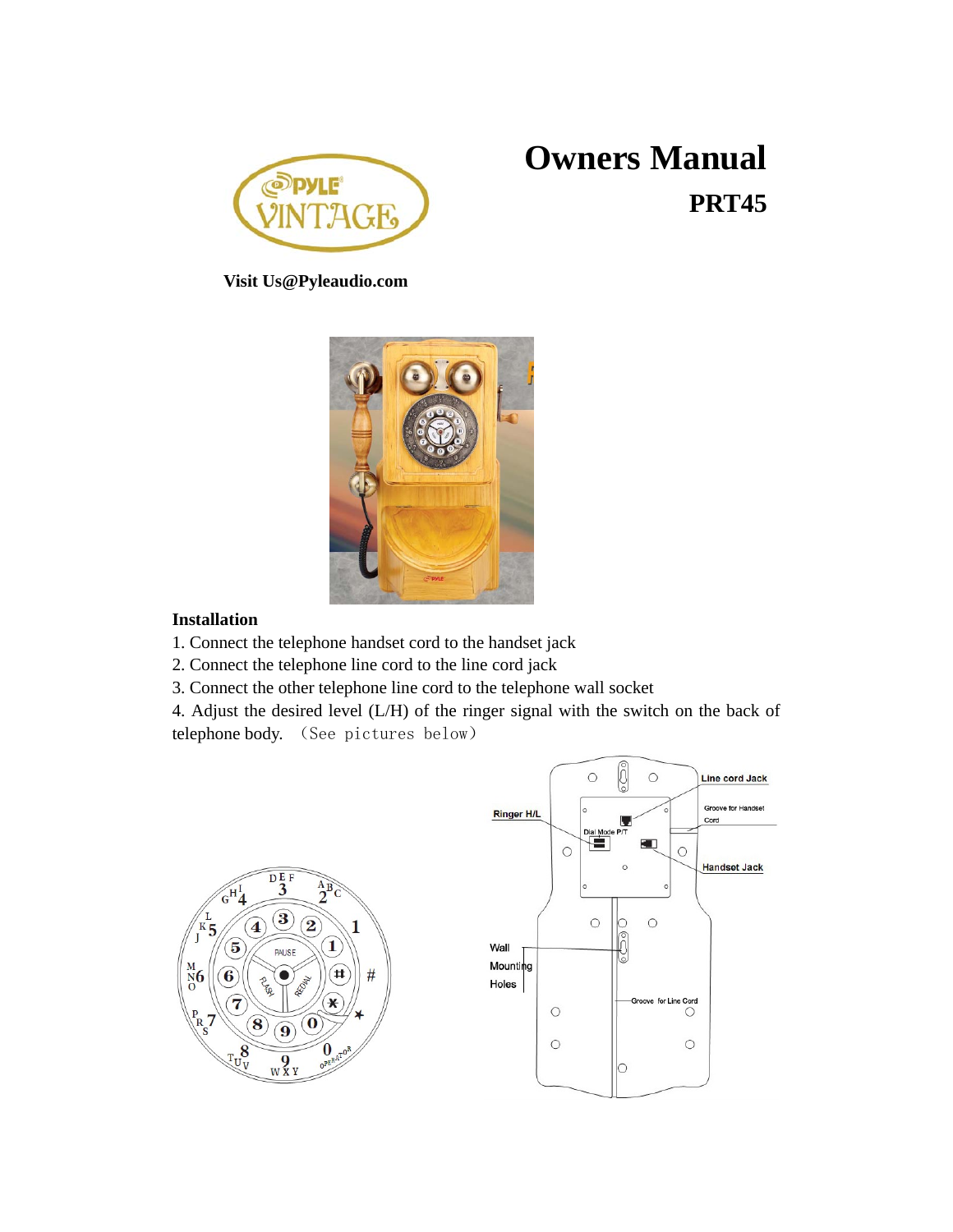## **How To Use**

#### **1. TONE/PLUSE SWITCH**

On the bottom of telepone base is the P/T switchable dialer.If you have touch tone service then slide the switch to the T(Tone)position; if you have rotary dial service then slide the switch to the P(Pulse) position.

#### **2.MAKING AND ANSWERING CALLS**

To get a dial tone or answer an incoming call, lift the handset; To hang up, either replace the handset or simply press the HANDSET CRADLE.

#### **3.RINGER SWITCH**

You can choose the loudness of the ringing of the phone by the ringer switch located on the bottom of telephone base to either HIGH or LOW

#### **4.LAST NUMBER REDIAL(R)**

The feature may be used to speed dial the last number dialed. Simply pick up the handset listen for dial tone and then momentarily press the REDIAL button, the last number dialed will dial out automatically.

#### **5.FALSH FUNCTION**

If you get a busy tone after entering the number, press the FLASH butoon first, after hearing the dial tone, institute a dial tone for another call.

Press the FLASH button to terminate a call, and institute a dial tone for another call to getting another call from call waiting.

#### **6.PAUSE FUNCTION**

In some cases, such as PABX or Long distance service, a pause should be inserted in dialing sequence. The PAUSE button can be insert about 4 seconds interval with no dial output.

### **Parts Included**

Your new telephone includes the following items

- 1- Telephone Body
- 1- Telephone handset
- 1- Handset coil cord
- 1- Line cord
- 1- Owners manual

#### **Care and Maintenance**

 Use soft and dry cloth to clean the telephone, use polish for wood for polishing the wooden parts

- 1. Protect the telephone from the high temperature
- 2. Keep the telephone free from the dust and moisture; if it gets wet please wipe it dry immediately.
- 3. Don't use any kind of chemical or any abrasive powder to clean the cabinet
- 4. Don't use the telephone during the electrical storm; A lightning strike can cause serious damage
- 5. As extra protection to disconnect the telephone during electrical storms